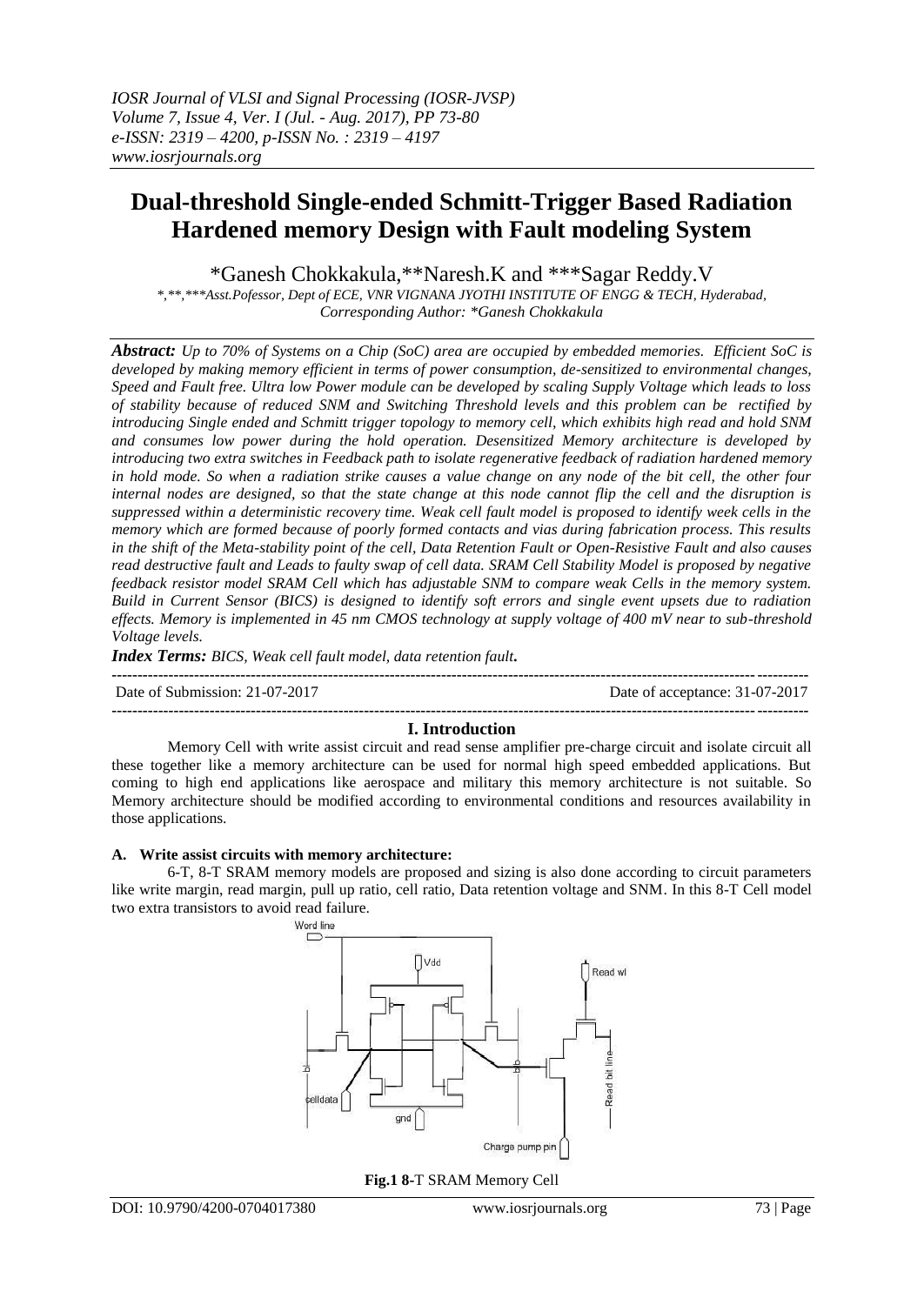Write circuit is also designed to load differential data into memory when a particular control enable is activated. Write driver circuit with control and data input is represented in following diagram.



**Fig.2** Write driver circuit

So as to have better performance in terms of accessing by improving Write Margin (WM) and this one is possible by using following Assist Schemes

- a. Capacitive charge sharing scheme
- b. Transient Negative bit line scheme
- c. NBL at write circuit.
- a. Capacitive Charge sharing Scheme:



**Fig.3** charge sharing circuit to 8T Memory cell

Supply voltage of cell can be adjusted based on mode of operation. This is the scheme also provides a solution to reduce power dissipation means ultra-low power memory applications can be developed.

b. Transient Negative bit line scheme: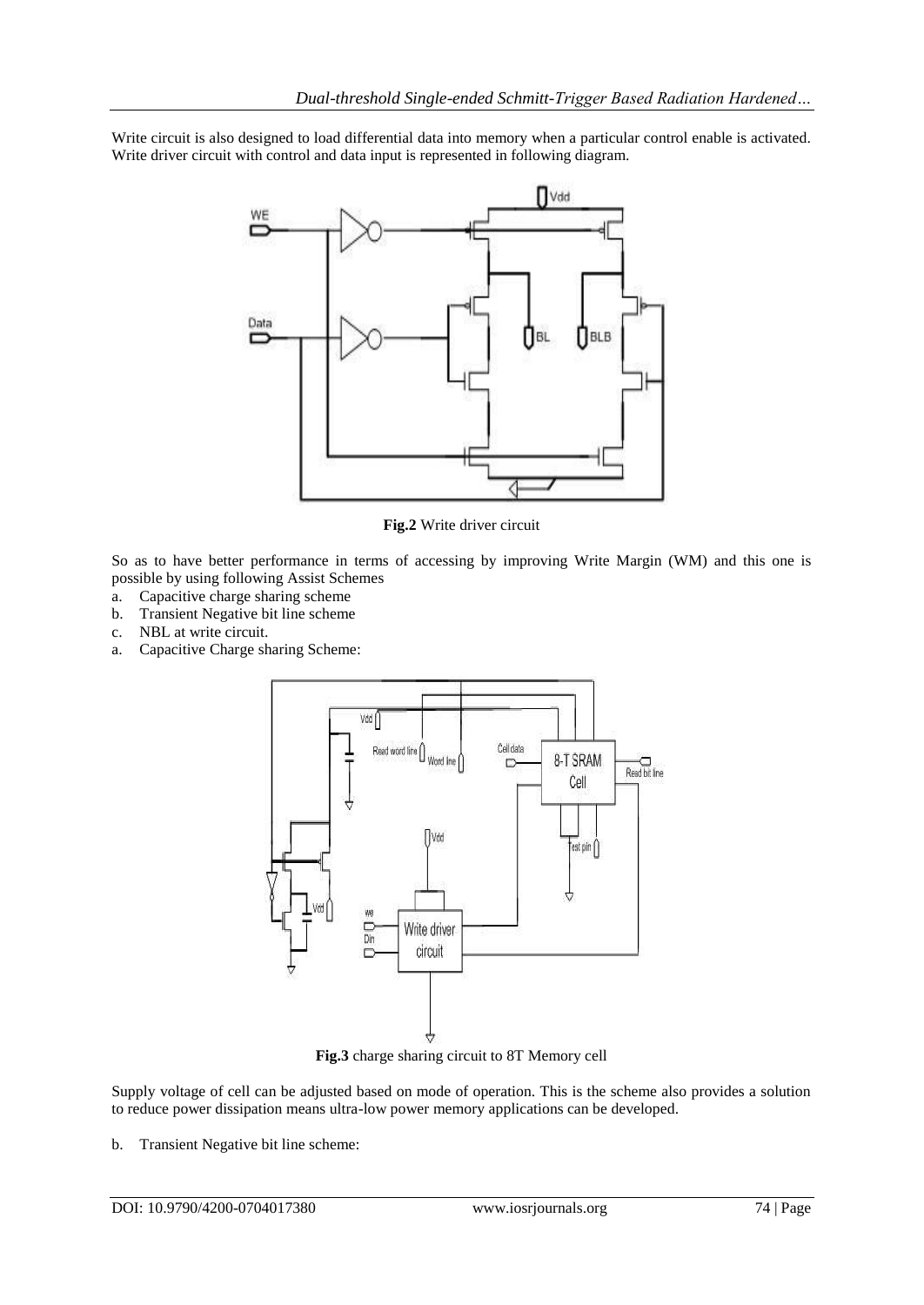

**Fig 4:** Transient Negative Bit Line circuit

By making bit lines negative accessing speed is improved. Here NBEL and BIT\_En are control signal to switch on or off particular transistors by which isolation can be provided from write driver circuit.

## **c. NBL at write driver circuit**

In this scheme instead of making bit line negative logic bit strength is reduced at write driver circuit. With compared to previous NBL scheme this assist scheme has more Write Margin.



**Fig.5** NBL at write driver circuit

In this same way read assist circuits and sense amplifiers are used to read data from memory.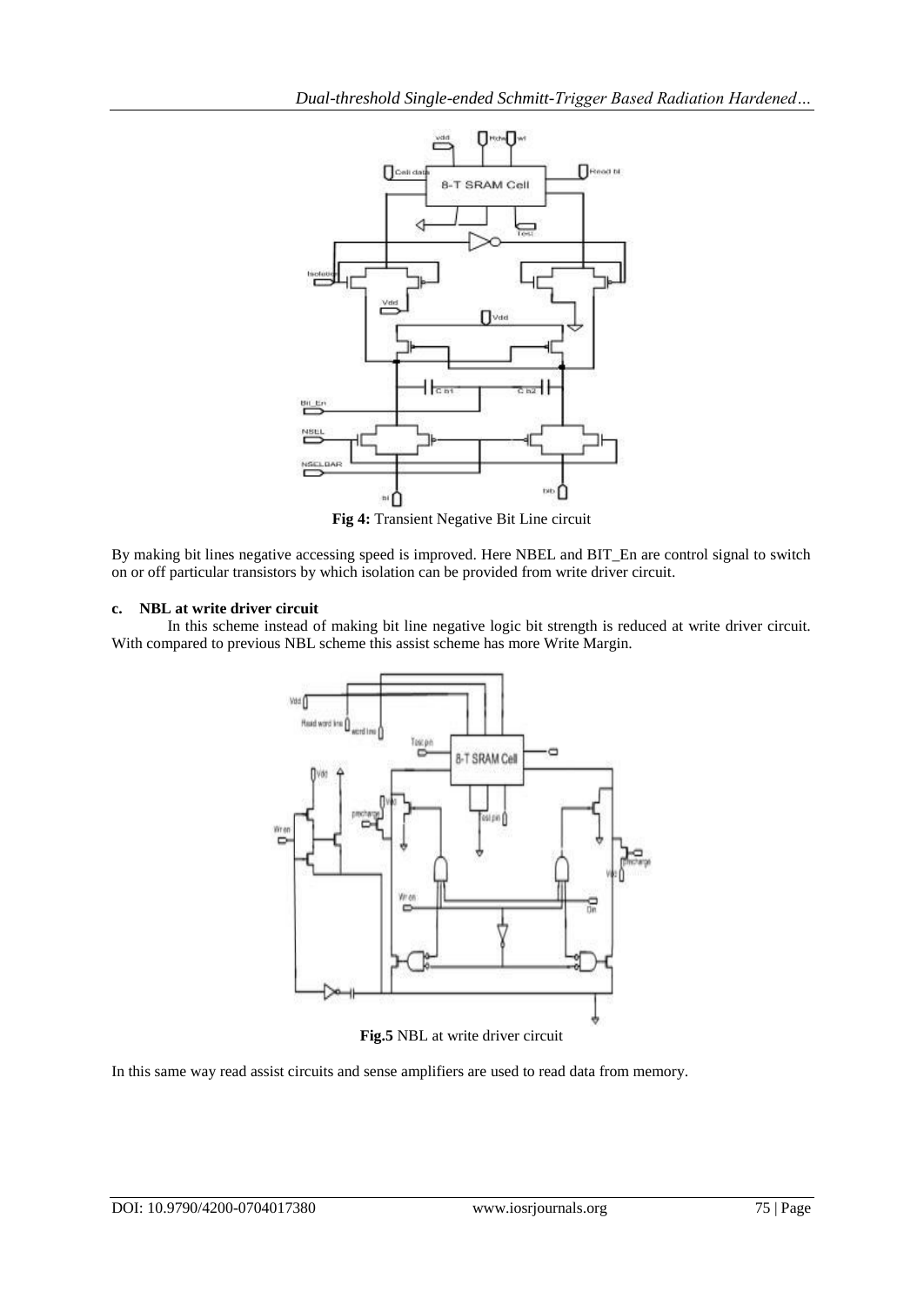

**Fig.6** Read data from memory cell through sense amplifiers

## **II. Modified memory architecture**

Memory architecture is modified according to environmental parameters like radiation effects and resources availability in aerospace applications. In high end applications memory architecture should be having following characteristics

## **A. Radiation Hardened memory architecture:**

Dual driven multiple feedback mechanism is added in memory architecture as shown below. Here in each memory cell memory node is driven by four other nodes so because of radiation one node if it is effected even other nodes protects the memory.



**Fig 7:** Dual driven multiple Feedback Memory Architecture

## B. Ultra low power memory architecture

Power dissipation can be minimized by scale down supply voltage but problem is SNM is also scaled so stability of cell is reduced. So SNM is improved by introducing Schmitt trigger Topology to memory. Here Schmitt trigger based inverter and conventional inverter is compared using transfer characteristics and observed for ST based inverter is having more SNM.

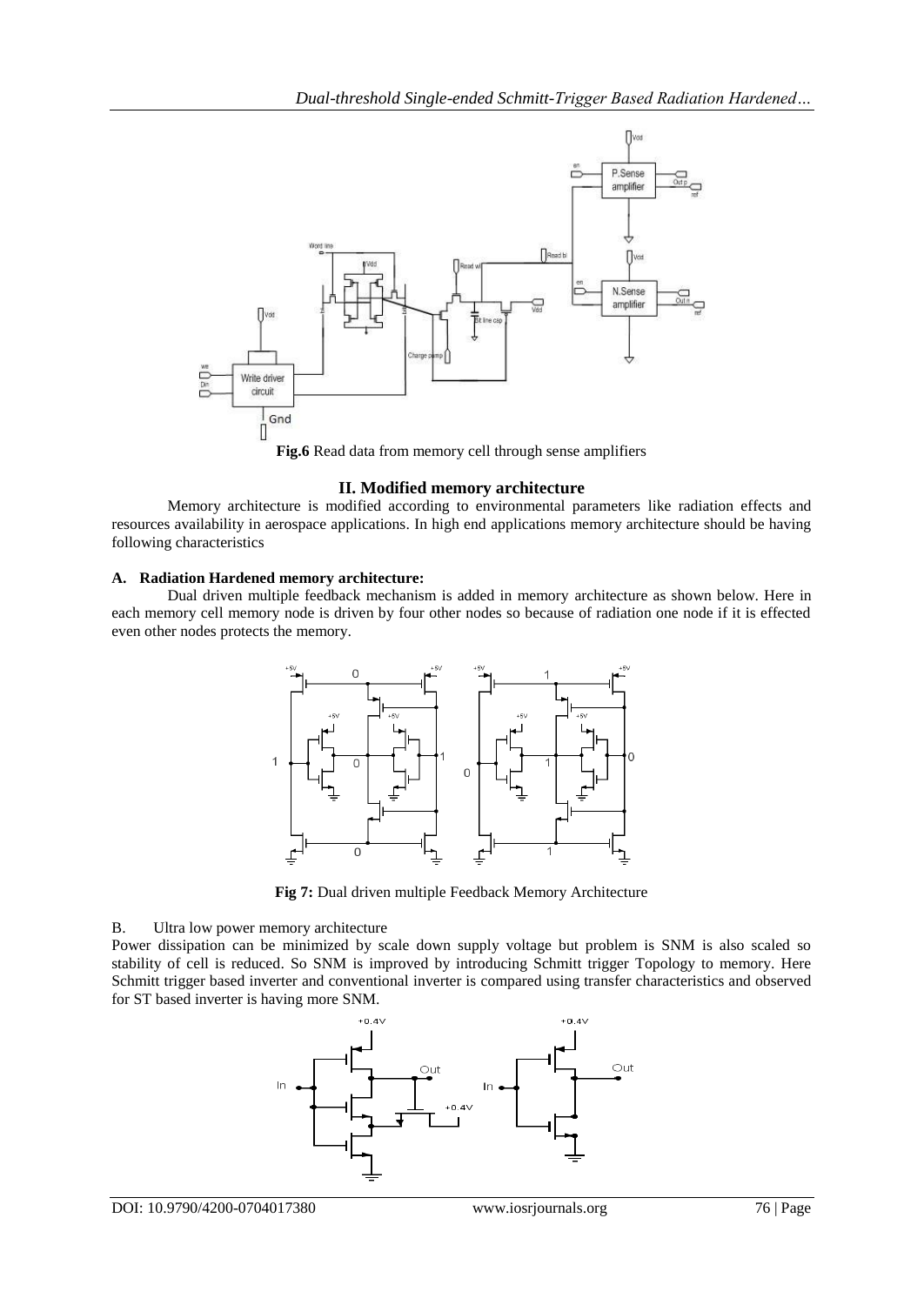## **Fig 8:** ST Based inverter and Conventional CMOS inverter

Using this Schmitt trigger switching threshold of inverter can be separated into two levels so as to improve SNM because these memory circuits are operated at near to sub-threshold region so switching at two levels definitely improves SNM.



**Fig 9:** Schmitt Trigger Based 11-T SRAM Memory Cell

## **III. DFT Techniques for Soft Errors**





**Fig 10:** Build in Current Sensor for soft error identification

Embedded memories in aerospace applications should be desensitized to radiation effects. If there any single event upsets occurs those should be recognized by BICS kept along with the memory architecture. B. Weak Cell Fault Model



Fig 11: Weak Cell fault model with negative resistor model

Degree of weakness can be controlled by negative feedback resistor in memory cell. Here weak cell fault model is proposed to identify which another memory cell having same strength compared to proposed one.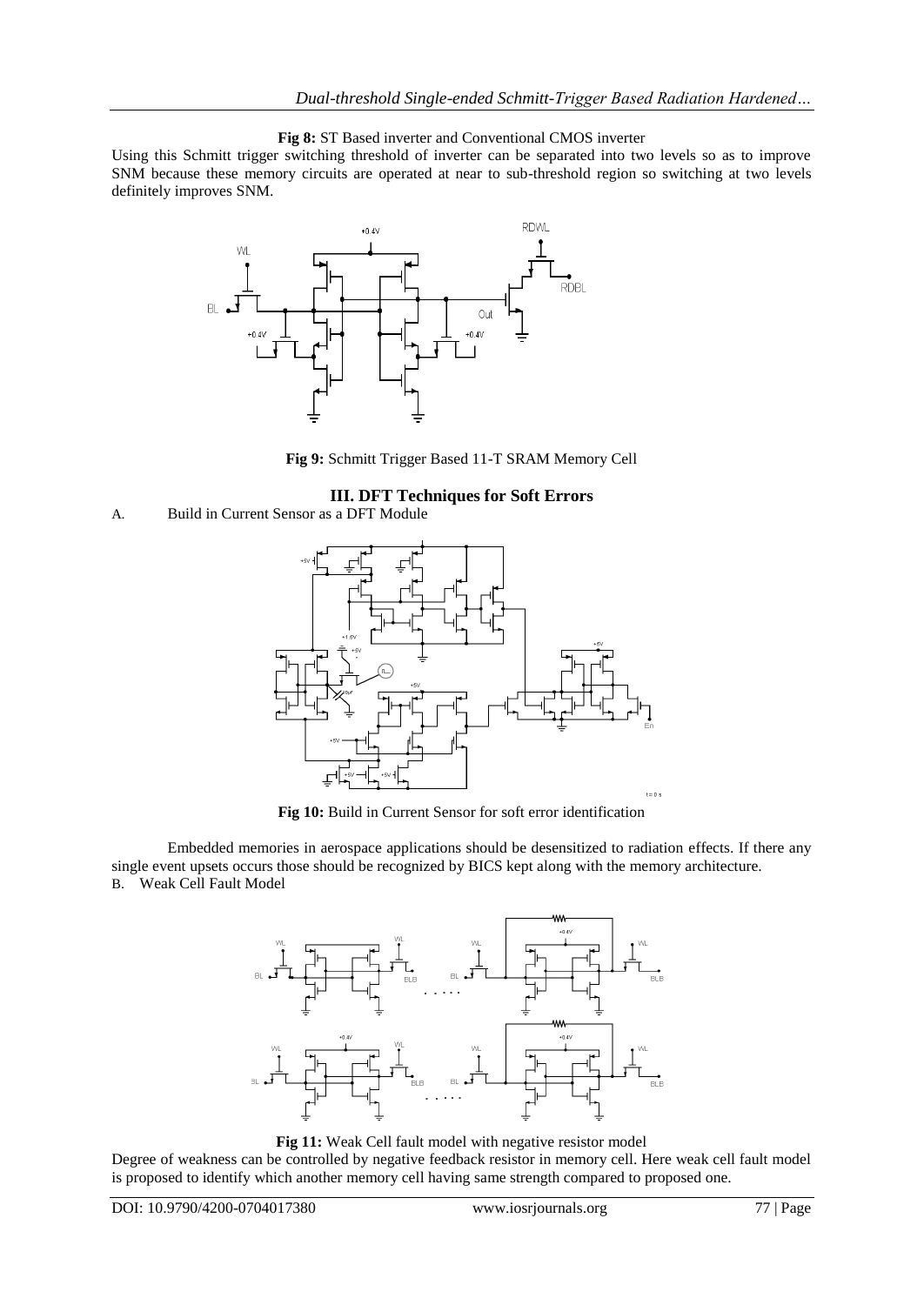| Table I Calculation Of Power Required In Different Operations |             |  |
|---------------------------------------------------------------|-------------|--|
| Condition                                                     | power (f W) |  |
| Write Logic-1                                                 | 132.2       |  |
| Write Logic-0                                                 | 102.3       |  |
| Read Logic-1                                                  | 32.3        |  |
| Read Logic-0                                                  | 22.9        |  |

| <b>IV.</b> Results                                           |  |  |  |
|--------------------------------------------------------------|--|--|--|
| able I Calculation Of Power Required In Different Operations |  |  |  |
|                                                              |  |  |  |

| Table II Calculation of Write Margin |
|--------------------------------------|
|--------------------------------------|

| Name of the write assist<br>scheme | Write trip<br>voltage | write trip current |
|------------------------------------|-----------------------|--------------------|
| Capacitive W-AC                    | 0.59V                 | $5.8\mu$ A         |
| Transient-NBL                      | 0.52V                 | $9.1\mu$ A         |

## *Analysis 8-T cell:*

 The Delay and leakage currents for 8-T SRAM cell are calculated below when the Cell is sized according to better write and read margins.

Delay calculations:

Writing into bit-line = 32.02 pS. Writing into bit-line-bar = 25.4 pS.

Calculation of currents:

I read= 40.2 μA

I leakage= 47.4 pA.

Leakage power of the cell= I leakage x supply voltage =1.62  $\mu$ W.



**Fig 12:** Capacitive W-AC writes circuitry DC-analysis to Calculate WM



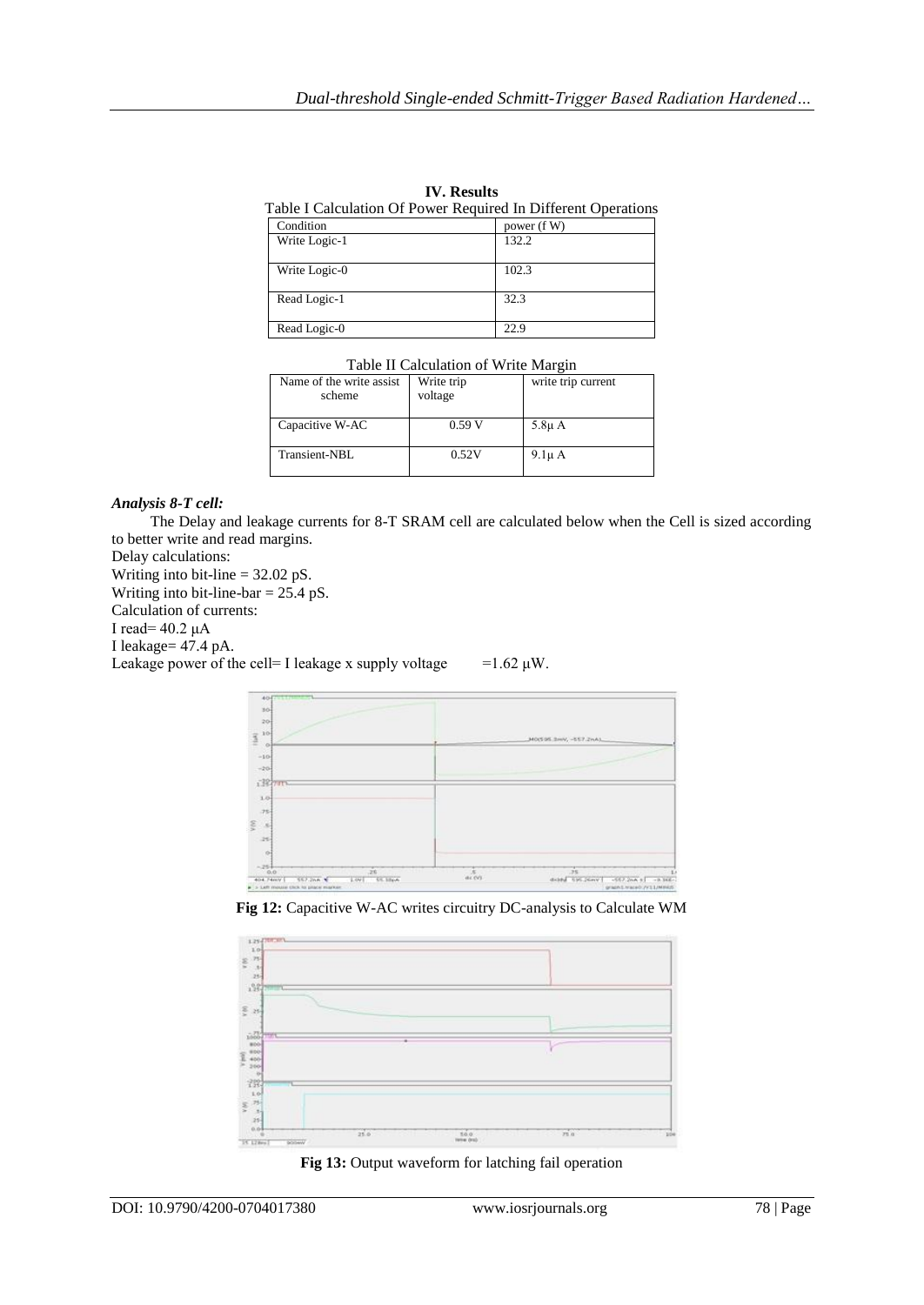

**Fig 14:** Waveform for correct latching operation



**Fig 15:** NBL write operation waveforms

## **V. Conclusion**

Design synchronous memory means all read and write operations sync with clock so that few options are available to burst accessing memory (at a time more number of cells) and pipeline accessing (instead of one by one along with another) memory so as to increase system speed with compared to latency of the system.

## **References**

- [1]. A. P. Chandrakasan, D. Daly, J. Kwong, and Y. K Ramadass, "Next generation micro-power systems," in Symp. VLSI Circuits Dig. Tech. Papers, Jun. 2008, pp. 2–5.
- [2]. P. Macken, M. Degrauwe, M. V. Paemel, and H. Oguey, "A voltage reduction technique for digital systems," in IEEE Int. Solid-State Circuits Conf. (ISSCC) Dig. Tech. Papers, Feb. 1990, pp. 238–239.
- [3]. S. Borkar, "Obeying Moore"s law beyond 0.18 micron, microprocessor design," in Proc. IEEE Int. ASIC/SOC Conf. Sep. 2000, pp. 26–31.
- [4]. A. Wang, A. Chandrakasan, and S. Kosonocky, "Optimal supply and threshold scaling for subthreshold CMOS circuits," in Proc. IEEE Computer Society Annual Symp. VLSI, Apr. 2002, pp. 7–11.
- [5]. M. E. Sinangil, N. Verma, and A. P. Chandrakasan, "A reconfigurable 65 nm SRAM achieving voltage scalability from 0.25–1.2 V and performance scalability from 20 kHz- 200 MHz," in Proc. European Solid- State Circuits Conf. (ESSCIRC), Sep. 2008, pp. 282–285.
- [6]. "Pass-Transistors PMOS based 8T SRAM cell for layout compaction" Proceedings of the 8th Spanish Conference on Electron Devices, CDE"2011, Sebastià A. Bota, Bartomeu Alorda, Gabriel Torrens, Jaume Segura.
- [7]. Mahmut E. Sinangi, Naveen Verma, Anantha P. Chandrakasan, "A Reconfigurable 8T Ultra-Dynamic Voltage Scalable (U-DVS) SRAM in 65 nm CMOS", IEEE JOURNAL OF SOLID-STATE CIRCUITS, VOL. 44, NO. 11, NOVEMBER 2009
- [8]. M. Sharifkhani, and M. Sachdev, "SRAM cell data stability: A dynamic perspective," IEEE J. Solid-State Circuits, vol. 44, no. 2, pp. 609–619, Feb. 2009.
- [9]. The book "Read/Write Assist Circuits and SRAM Design", by QuocDat Tai Nguyen, B.S.E.E, Master of Science
- [10]. in Engineering, The University of Texas at Austin, December 2009.
- [11]. H. Pilo, C. Barwin, G. Braceras and F. Towler, "An SRAM Design in65nm Technology Node Featuring Read and Write Assist Circuits to Expand Operating Voltage," IEEE Journal of Solid State Circuits, vol.42, no. 4, April 2007.
- [12]. Chang, L., Fried, D.M., Hergenrother, J., et al.: 'Stable SRAM cell design for the 32 nm node and beyond'. Symp. VLSI Circuits Digital Technical Papers, June 2005, pp. 128–1292.
- [13]. "SRAM Read-Assist Scheme for Low Power High Performance Applications" Ali Valaee, Proceedings of the 8<sup>th</sup> Spanish Conference on Electron Devices.
- [14]. N. Verma and A. Chandrakasan, "A 65 nm 8T sub-Vt SRAM employing sense-amplifier redundancy," in IEEE Int. Solid-State Circuits Conf. (ISSCC) Dig. Tech. Papers, Feb. 2006, pp. 328–329.